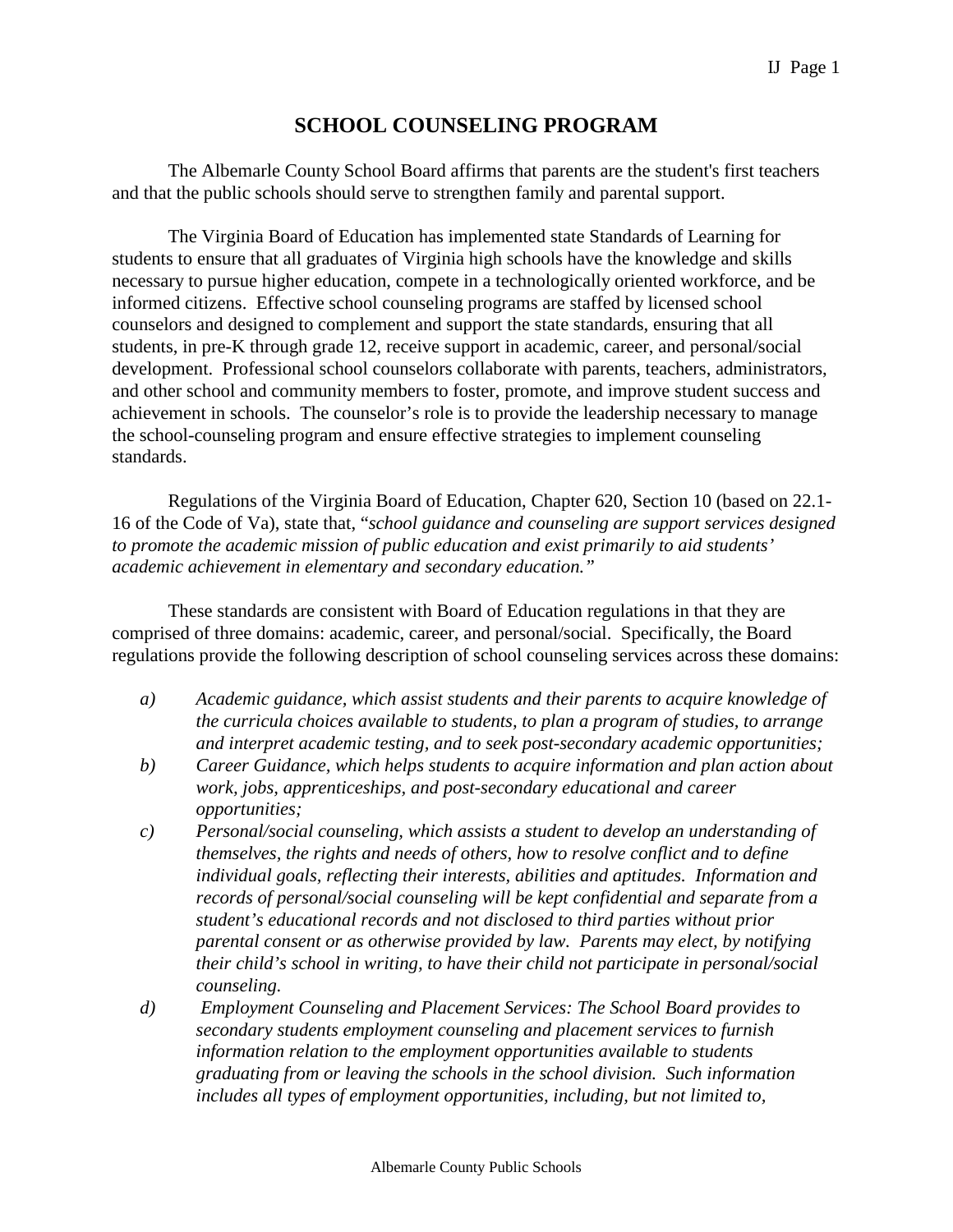*apprenticeships, the military, career education schools and the teaching profession. In providing such services, the School Board consults and cooperates with the Virginia Employment Commission, the Department of Labor and Industry, local businesses and labor organizations and career schools.*

A comprehensive school-counseling program is a shared and collaborative effort with other educators and parents that focuses on all aspects of student learning. Recognizing that there are multiple variables that affect a student's success throughout the school years, and that the school-counseling program is one important variable that affects all areas of growth, a wellplanned school-counseling program will provide a collaborative effort and will function as an integral and essential part of the school structure and organization.

The *Standards for School Counseling Programs in Virginia Public Schools* reflect the progression of student growth throughout the school experience and ensure that, at all grade levels, students continue to develop appropriate knowledge and skills. Desired student learning outcomes are identified; however, they are not intended to be all-inclusive. School counselors should develop programs that may extend beyond these Standards to meet individual needs of students and foster academic success.

The standards are based on the premise that a student will acquire an understanding of the knowledge and skills that contribute to effective lifelong learning and offer a foundation for what a well-planned school-counseling program should address and deliver. The Academic Development component encourages the use of strategies and activities to help students succeed academically and to meet local, state, and national standards. The Career Development component helps students build a foundation for the acquisition of the knowledge and skills necessary to make a successful transition from school to the world of work and/or further training and education. The Personal/Social Development component support personal and social growth and the development of civic responsibility as students successfully progress through the public schools.

At least annually, parents shall be notified electronically or in writing about the academic and career counseling programs, and the personal/social counseling programs which are available to students within the School Division. Parents will be advised concerning the purpose, general description of the programs, how parents may review materials to be used in the programs, and procedures by which parents may limit the students' participation in the program. Information and records of personal/social counseling shall be kept confidential and separate and not disclosed to third parties without prior parental consent or as otherwise provided by law.

No student will be required to participate in any counseling program to which the student's parents object.

It shall be the policy of the Albemarle County School Board with respect to personal/social counseling that parents must notify the School Division in writing if the student is not to participate in any such counseling program. (Opt-Out)